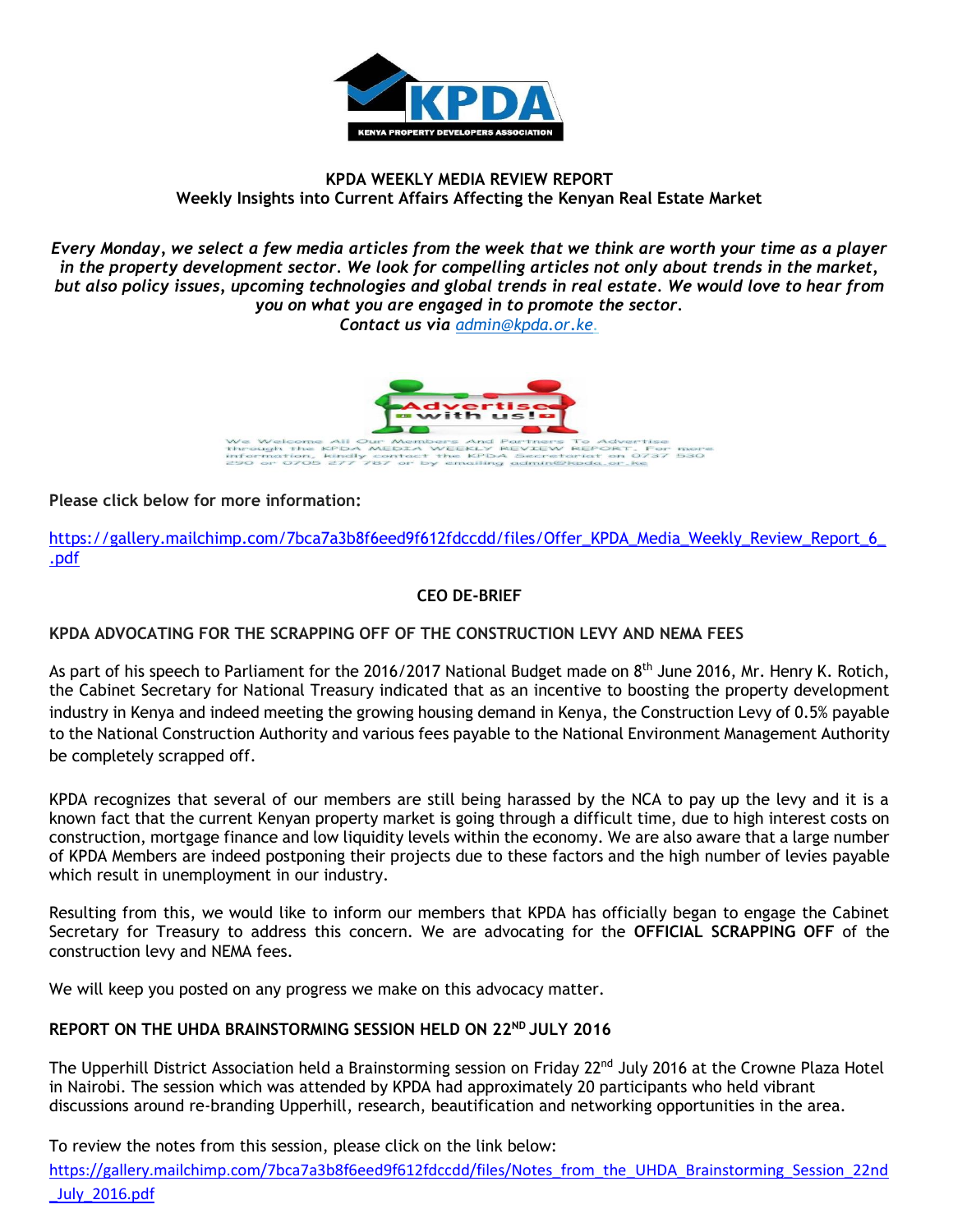### **NEWMATIC AFRICA LTD OFFERS A TRADE DISCOUNT TO ALL KPDA MEMBERS IN GOOD STANDING!!**

We are happy to inform you that KPDA Premium Member, Newmatic Africa Ltd are offering all KPDA Members in Good Standing a 15% overall discount off all the cost of their goods. Please note that this discount only applies to members who are in good standing with the Association.

An Account Manager has been assigned to KPDA Members whose details are as indicated below:

- **-** Patrick Mutie
- **- Telephone:** 0725 040 085
- **- Email:** [info@newmaticafrica.com](mailto:info@newmaticafrica.com)

*KPDA would like to thank Newmatic Africa Ltd for extending this benefit to our members.*

### **INVITATION TO THE KENYA GREEN BUILDING SOCIETY (KGBS) ANNUAL CONFERENCE, 24TH – 25TH AUGUST 2016 AT THE STRATHMORE BUSINESS SCHOOL, NAIROBI**

Members of KPDA are hereby invited to the **Kenya Green Building Society Annual Conference and Training** to be held from **24th - 26th August 2016** at the **Strathmore Business School**, Nairobi. This is a great opportunity for all attendees to increase their knowledge on Green Buildings, meet and interact with other Green Building enthusiasts from the Kenya Green Building Society (KGBS), Green Building Council South Africa (GBCSA), the Kenyan Government and the private sector as well as enjoy the discounted member rates.

Please find attached the Training and Conference flyers and a call for submission of presentation papers:

[https://gallery.mailchimp.com/7bca7a3b8f6eed9f612fdccdd/files/KGBS\\_August\\_2016\\_Annual\\_Conference\\_Invitation\\_t](https://gallery.mailchimp.com/7bca7a3b8f6eed9f612fdccdd/images/74198087-8dd7-47d7-b4de-68bb5e6c44f1.jpg) [o\\_Participate.pdf](https://gallery.mailchimp.com/7bca7a3b8f6eed9f612fdccdd/images/74198087-8dd7-47d7-b4de-68bb5e6c44f1.jpg)

<https://gallery.mailchimp.com/7bca7a3b8f6eed9f612fdccdd/images/74198087-8dd7-47d7-b4de-68bb5e6c44f1.jpg>

Also, there is an opportunity to be an event sponsor as well as present a paper during the conference as below. Call +254 710 869 547 or email [admin@kenyagreenbuildingsociety.co.ke](mailto:admin@kenyagreenbuildingsociety.co.ke) for more information.

#### **REMINDER INVITATION TO THE RE/MAX HERITAGE WORLD DIASPORA PROPERTY AND INVESTMENT CONFERENCE IN CANADA 2016**

The Re/Max Heritage World Diaspora Property and Investment Conference will take place between 24<sup>th</sup> to 25<sup>th</sup> September 2016 in Toronto and the Expo and Tour will take place between 1st and 2nd October 2016 in Ottawa, Canada.

For reservations and queries, please contact **Faith Mwaura** through the telephone numbers **020 5284779** or **0718 756 254** or by email [fmwaura@remaxheritagediaspora.co.ke.](mailto:fmwaura@remaxheritagediaspora.co.ke) Kindly click on the link below to get more information on this event:

[https://gallery.mailchimp.com/7bca7a3b8f6eed9f612fdccdd/files/ReMax\\_Heritage\\_World\\_Diaspora\\_Expo\\_Canad](https://gallery.mailchimp.com/7bca7a3b8f6eed9f612fdccdd/files/ReMax_Heritage_World_Diaspora_Expo_Canada_September_2016_FLYER_II.01.pdf) [a\\_September\\_2016\\_FLYER\\_II.01.pdf](https://gallery.mailchimp.com/7bca7a3b8f6eed9f612fdccdd/files/ReMax_Heritage_World_Diaspora_Expo_Canada_September_2016_FLYER_II.01.pdf)

If you are interested in sponsoring this event, please download the relevant document using the below link:

[https://gallery.mailchimp.com/7bca7a3b8f6eed9f612fdccdd/files/ReMax\\_Heritage\\_World\\_Diaspora\\_Expo\\_Canad](https://gallery.mailchimp.com/7bca7a3b8f6eed9f612fdccdd/files/ReMax_Heritage_World_Diaspora_Expo_Canada_September_2016_SPONSORSHIP_CATEGORIES.pdf) [a\\_September\\_2016\\_SPONSORSHIP\\_CATEGORIES.pdf](https://gallery.mailchimp.com/7bca7a3b8f6eed9f612fdccdd/files/ReMax_Heritage_World_Diaspora_Expo_Canada_September_2016_SPONSORSHIP_CATEGORIES.pdf)

**PROMOTIONAL OFFER FOR KPDA MEMBERS TO ADVERTISE IN THE KPDA MEDIA WEEKLY REVIEW REPORT AT A DISCOUNT!**

Dear KPDA Members, we are currently running a promotion valid for all our members in good standing to advertise in our *Media Weekly Review Report* at a 10% discount. **Members will now be paying Kshs. 13, 500 for their adverts to appear for a period of four (4) consecutive weeks**. Kindly contact the secretariat on 0737 530 290 or 0705 277 787 to make your booking.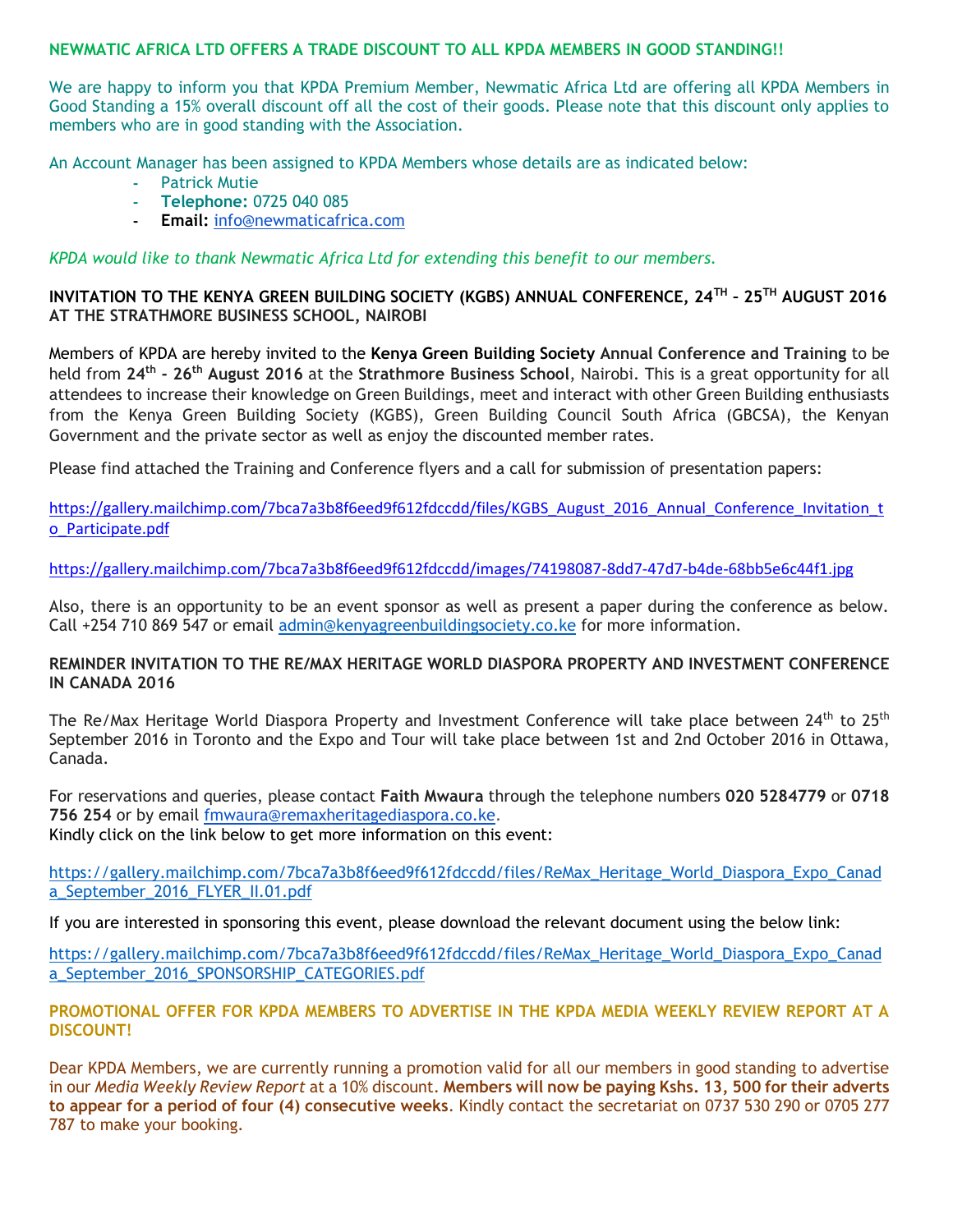### **PROMOTIONAL OFFER FOR KPDA MEMBERS TO ADVERTISE IN** *THE DEVELOPER'S DIGEST* **IN 2016 FOR A DISCOUNTED FEE!!!**

We would like to invite our members to consider advertising their businesses in the KPDA newsletter, The Developer's Digest. With an audience of over 1, 500 contacts from the whole building and construction industry in Kenya, you are sure to attract interest for your business. For more information, please contact the KPDA secretariat on 0737 530 290 or 0705 277 787.

### **JULY 29TH**

**The Star** |Stanley Njenga |Friday 29th July 2016

### **WAIYAKI FAMILY WANTS CHURCH TO GIVE BACK LAND**

Descendants of freedom fighter Waiyaki wa Hinga a warning sign on 30 acres of land in Kikuyu claiming the land being community land was being sold by Presbyterian university of East Africa. Descendants of former Kiambu paramount chief Waiyaki wa Hinga have threatened to sue the PCEA church for allegedly planning to sell **30 acres** the family had donated to the community. Family representative Evans Jomo said they want the land returned to the family. [Read More](http://www.the-star.co.ke/news/2016/07/29/waiyaki-family-wants-church-to-give-back-land_c1393287)

### **JULY 28TH**

**The Standard** |Peter Muiruri |Thursday 28th July 2016

## **WILSON AIRPORT BUILDS SH163M TOWER AMIDST LAND GRABBING CLAIMS**

Transport Cabinet Secretary James Macharia has given assurance that Wilson Airport in Nairobi will not be relocated despite the grabbing of some of its land. Speaking during the groundbreaking ceremony for the airport's new control tower complex worth Sh163 million, Macharia refuted rumours that the alleged systematic grabbing of the land was meant to make the airport untenable and precipitate its closure. [Read More](http://www.standardmedia.co.ke/lifestyle/article/2000210004/wilson-airport-builds-sh163m-tower-amidst-land-grabbing-claims)

## The Standard | Peter Muiruri | Thursday 28<sup>th</sup> July 2016

### **WHAT THE LAW SAYS ABOUT SUB-LETTING AND REPAIRS**

The Land Act 2012 forces landlords to respond to proposals by tenants within "reasonable time". According to Section 67 of the Land Act, the house or land owner is under obligation to give or refuse consent to the application by the tenant. The tenant can make a written application to the landlord seeking permission to sublet the property, transfer or assign the lease or part with possession of the rented land or building. Other common reasons include changing the use of the property from what is included in the lease, extend, improve or develop the building or create a charge over lease. [Read More](http://www.standardmedia.co.ke/lifestyle/article/2000210009/what-the-law-says-about-sub-letting-and-repairs)

### **JULY 27TH**

# **The Business Daily** | Geoffrey Irungu | Wednesday 27<sup>th</sup> July 2016

# **FUSION CAPITAL EXTENDS REITS SHARE-SALE AGAIN**

Fusion Capital has for the second time extended its real estate investment trust (Reit) offering to August 4, indicating that it could be facing difficulties in raising the required cash. The company intends to raise Sh2.3 billion. It had set an initial deadline of July 15, but extended this to July 26. The company wants to finance the development of Greenwood City, which is a mixed-use real estate project in Meru County. [Read More](http://www.businessdailyafrica.com/Fusion-Capital-extends-Reits-share-sale-again/539552-3318004-qs3c8xz/index.html)